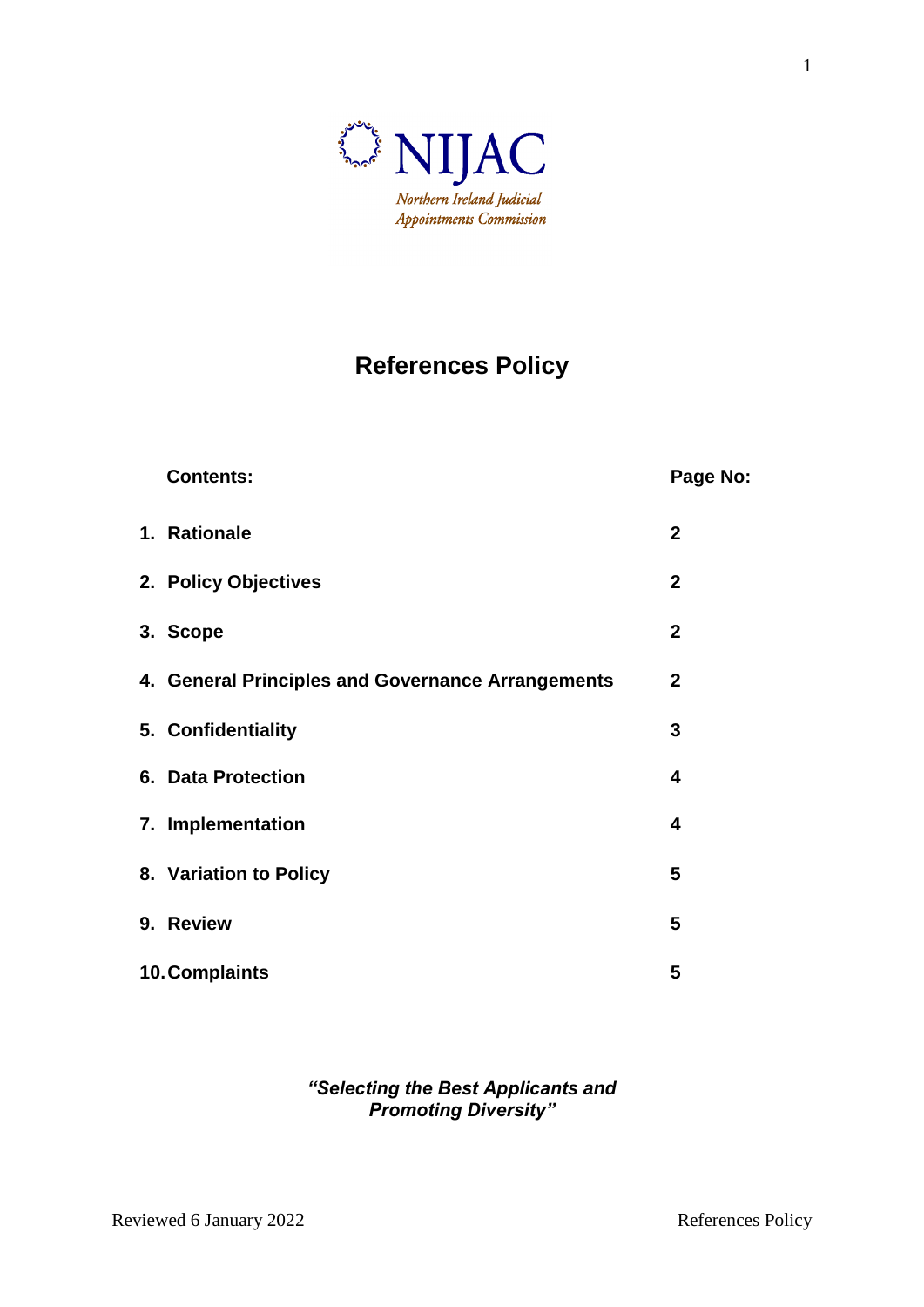## **1. Rationale**

1.1 The aim of this policy is to outline the arrangements for the use of References in the recruitment of individuals for senior judicial office.

#### **2. Policy Objectives**

2.1 NIJAC will obtain references for senior appointments to judicial office to assist with ensuring NIJAC meets its statutory requirement of appointing the most meritorious applicant to judicial office.

# **3. Scope**

3.1 References will only be utilised in County Court Judge and High Court Judge appointments.

#### **4. General Principles and Governance Arrangements**

- 4.1 References are used primarily for validation. They are not scored and are assessed qualitatively as part of the assessment process for senior judicial office.
- 4.2 Applicants will nominate their own Referees.
- 4.3 References will be requested after shortlisting for those applicants proceeding to the final assessment stage.
- 4.4 Applicants are advised to nominate Referees who are most familiar with the work they choose to rely on in their application.
- 4.5 An individual cannot act as a Referee for an applicant if they:
	- 4.5.1 are an applicant in the same recruitment scheme;
	- 4.5.2 are related to the applicant;
	- 4.5.3 have a close personal relationship with the applicant which is considered as raising a conflict of interest therefore preventing the provision of a reference;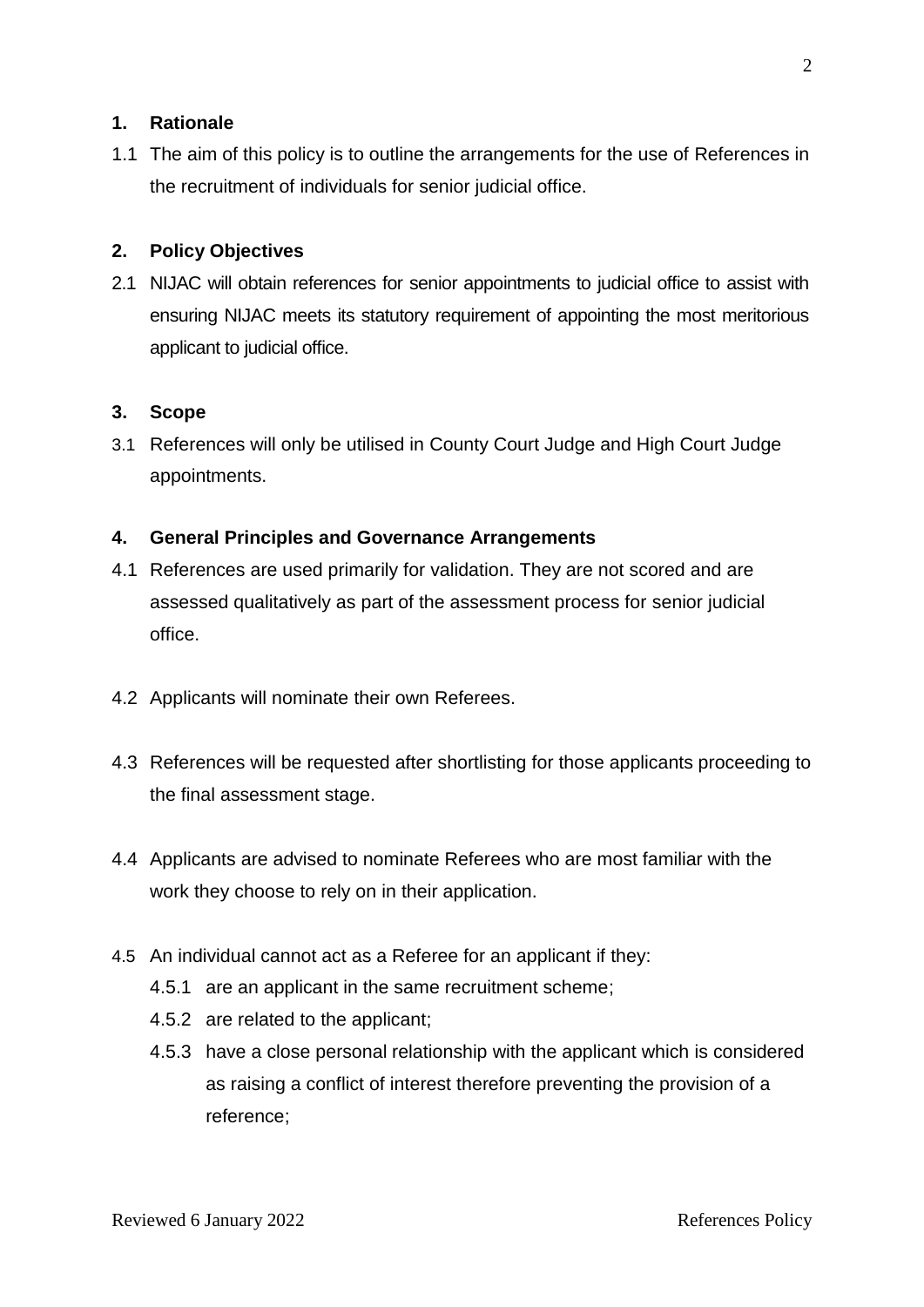- 4.5.4 do not have sufficient knowledge of the applicant to provide a fair and accurate appraisal of their ability to undertake the judicial office; and/or
- 4.5.5 are a NIJAC Commissioner or a member of NIJAC staff.
- 4.6 References are required to be completed electronically, unless a reasonable adjustment is required.
- 4.7 All applicants and Referees must adhere to the timeframes required in relation to the requests for Referee nominees and submission of References. The onus is on the applicant to ensure that their Referees are available within the specified timeframes. If, in exceptional circumstances, a Reference is not returned within the allocated timeframe, a substitute Referee will be permitted as long as the Reference is submitted within a specified timeframe.
- 4.8 County Court Judge applicants will be required to nominate two (2) Referees who can provide objective information with clear examples of the applicant's work.
- 4.9 High Court Judge applicants will be required to nominate three (3) Referees who can provide objective information with clear examples of the applicants work.
- 4.10 Referees are required to carefully consider if there is, or may be a conflict of interest in providing the reference. Should it be considered an actual, potential or perceived conflict of interest arises they must advise NIJAC so it can be established if an alternative Referee needs to be identified.
- 4.11 All Referee comments are considered equally. Referees are asked to provide evidence with factual examples regarding the strengths and areas for development of the applicant, focusing on those aspects most relevant to the judicial office to which they are applying.
- 4.12 Should adverse information of a serious nature be disclosed in a Reference, it will be investigated further and the applicant may be given the opportunity to comment on that information.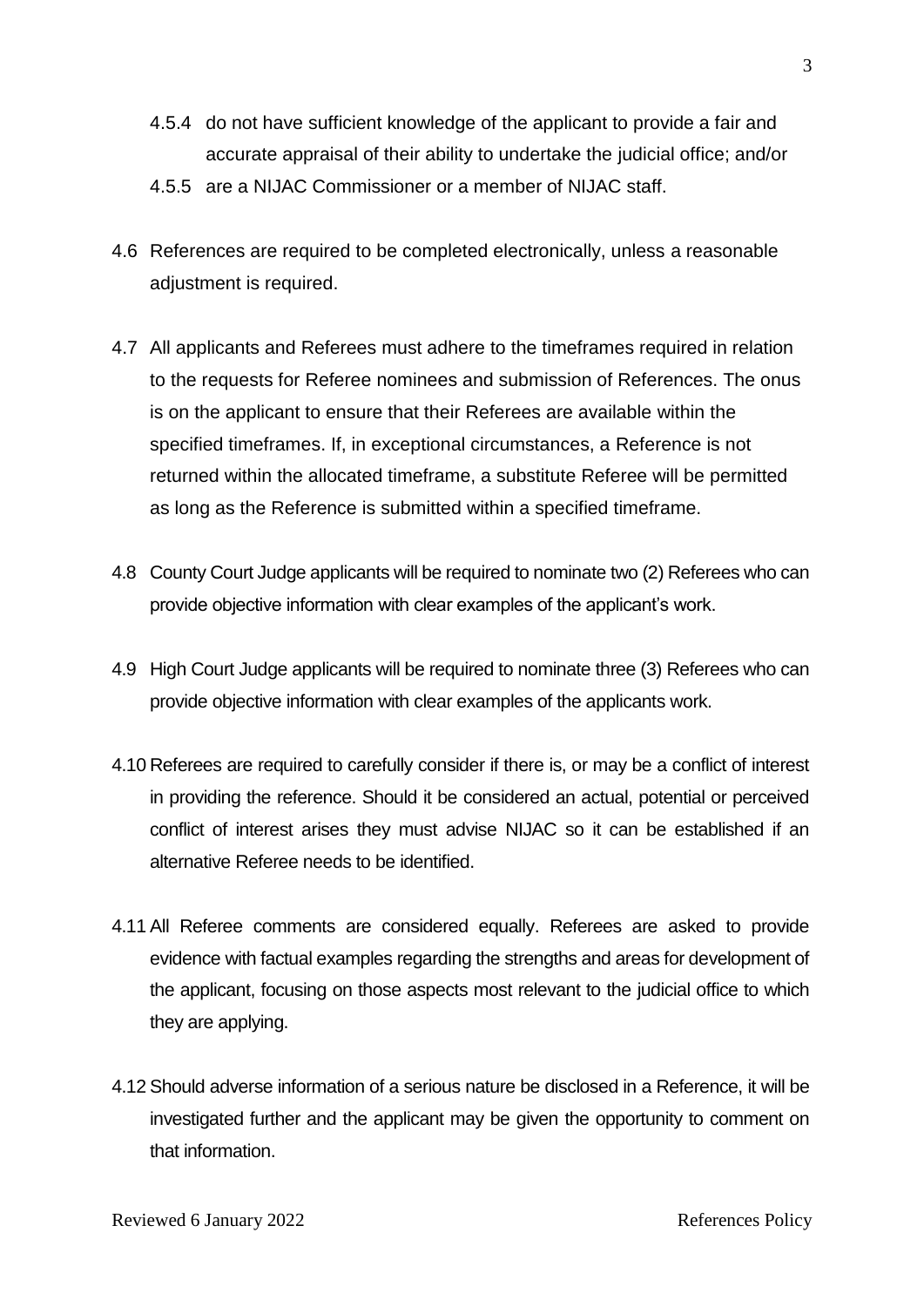4.13 NIJAC will ensure that, in line with our Equal Opportunities Policy, no one is treated less favourably in the application of this policy.

# **5. Confidentiality**

- 5.1 All References will be treated confidentially by NIJAC and not disclosed, unless required to do so.
- 5.2 NIJAC will emphasise to all Referees that they are bound by the confidentiality requirements in respect of judicial appointments.
- 5.3 A breach of confidentiality is unlawful; Section 9l of the Justice (Northern Ireland) Act 2002, as amended sets out the legislative position.

In short:

"Information is confidential if it relates to an identified or identifiable individual (a subject)."

"A person who obtains confidential information, or to whom confidential information is provided, under or for the purposes of a relevant provision must not disclose it except with lawful authority."

5.4 Therefore an individual should not disclose that a person has applied for judicial office or share any aspect of their involvement with anyone other than a member of NIJAC staff and the applicant for whom the Reference is being provided.

# **6. Data Protection**

6.1 The Data Protection Act 2018 (DPA) sets out the statutory right of access to personal data and the duty to protect personal information relating to identifiable individuals. It also sets out the exemption applying to data processed for the purposes of assessing suitability for judicial office. NIJAC is committed to the application of Data Protection principles and will hold and process all